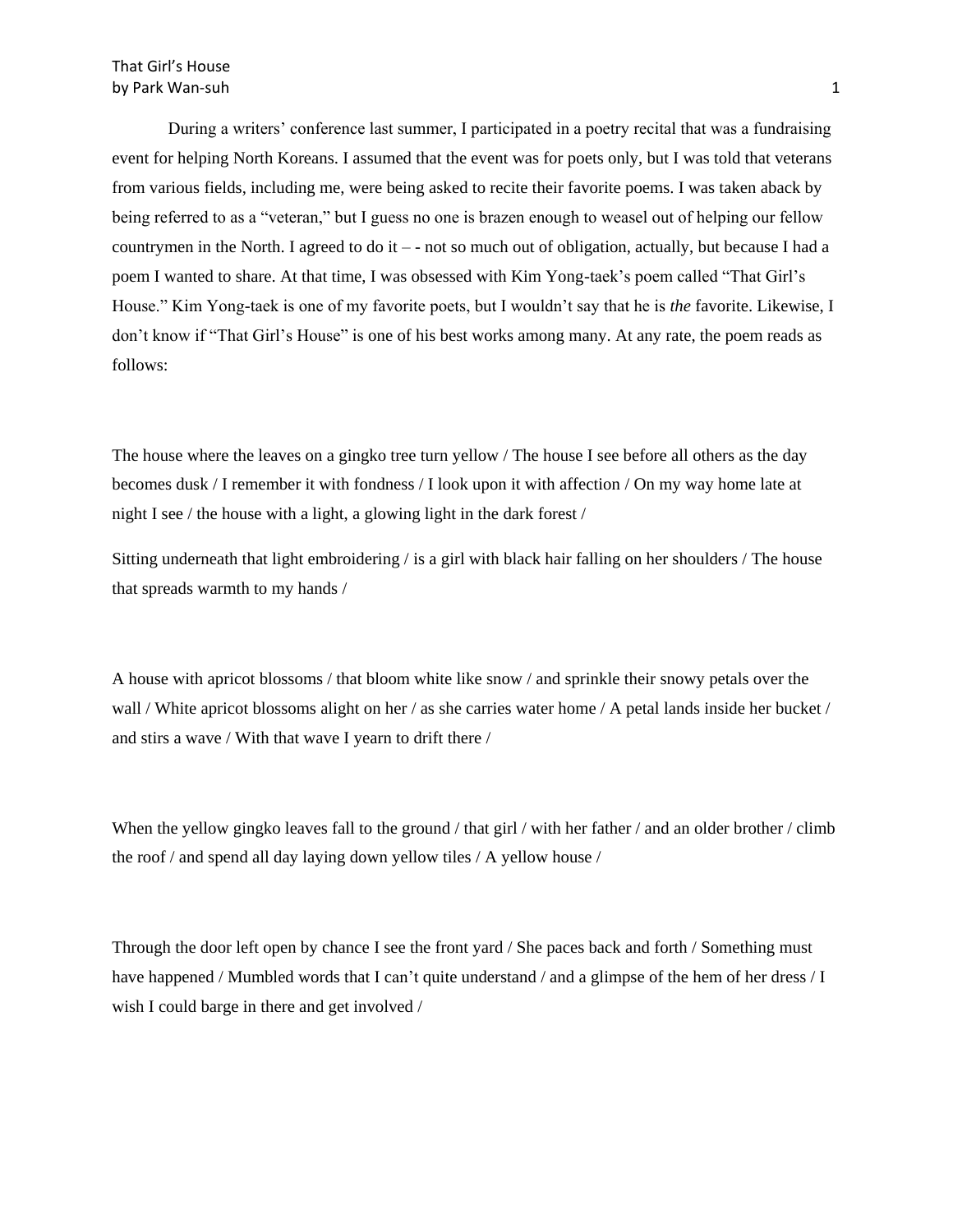The house with golden sunlight reflecting in the yard / smoke rising from the chimney / persimmons ripening red in the backyard / and sparrows chirping / The house where snows falls/ Morning snow blows by the eaves and descend to the ground / Crouching down, that girl steps onto the upswept snow / to fetch *kimchi* in the back courtyard / She stops and exclaims, "Ah, falling snow is so pretty!" / Gazing at the snow-filled sky / she brushes off the snow on her eyelashes / and opens the lid of the *kimchi* urn / Fluffy puffs of white snow fall into the urn / Her back bends over the urn / and snow puffs land there, too / A house where white snow falls down white / I, too, like a cotton boll of snow, wish to land there / All night, all night for several days snow falls / Late at night when no one is around / only the glow from her room beckons me / Hushing my footsteps I cross the yard and on the earthen deck I stand / in front of her room staring at her snow-covered shoes / Shaking off the snow on my hair and my shoulders / Gently, inaudible even to the snowflakes / I long to call her gently, gently / That / girl's / house /

When was it? / On that day, delivering lunch to the field workers she ran into me / "Oh, my!" Coming to a standstill and widening her eyes in her surprise / Not at all hiding her pleasure in our chance encounter / Radiantly, like a heaping bowl of rice out in the field, / Oh, so radiantly she smiles, revealing a row of pearly teeth, / that / girl / Like a peony, / that / girl /

That house where that girl lived until the tender age of nineteen / the first house in the valley in the village above ours / The first house my eyes search out as I descend from the bus / on my way home / I walk by the house looking for her in vain / slowing down my pace until I am past that girl's house / Now, ah, now it no longer stands in this world / but still it exists in my heart / I close my eyes and see the house with white apricot blossoms blowing  $/$  snow falling, ah, the snow falling  $/$  for three full days  $/$  like cotton puffs / flurrying through the threadlike branches of the apricot tree / That girl's house / Anytime, and always, my heart races there first / That house / That / girl's / house / I dream, I dream / When. I. dream…

Reading this poem in *The Green Review* came as a complete shock to me because I was sure that the poem was about the story of Gop-dan and Man-deuk from my hometown. Jang Man-deuk, who is now well in his seventies, still had a penchant for literature as he did in his youth. He told me that up until recently, he still got woozy with excitement every year during the spring literature contest. Naturally, I assumed that he got more than woozy and had submitted his own writing. I assumed this because I know all about that kind of woozy excitement and how you can't suppress it. If it were some unknown poet's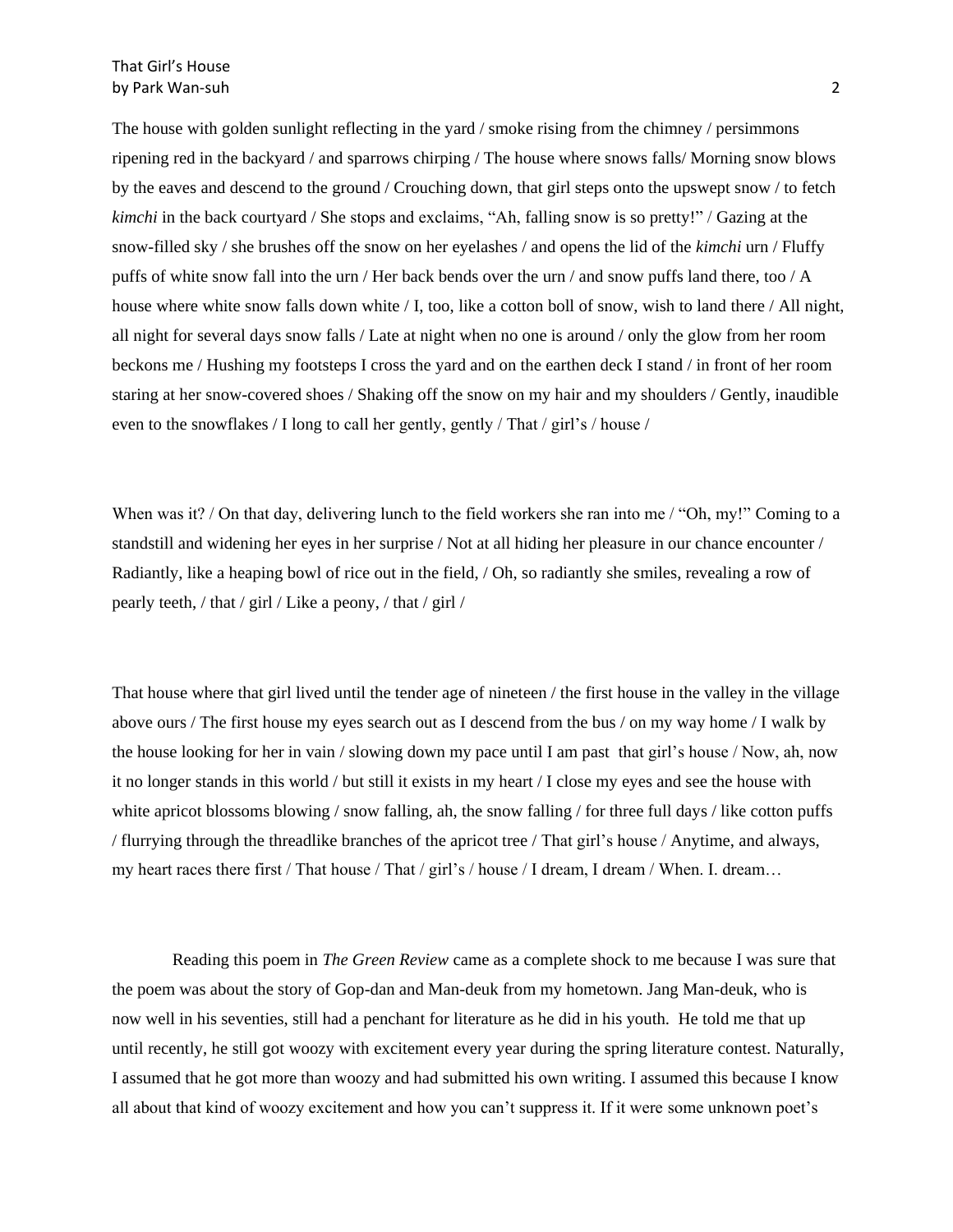$\overline{a}$ 

name instead of the famous Kim Yong-taek's name in the byline, I would not have doubted for a moment that it was Jang Man-deuk's penname. I read the poem over and over. Vague images formed by the words gradually became vivid, like photographs being developed in a chemical bath. Forgotten memories from my past unveiled themselves one by one, even those of hidden, apprehensive beauty, and I sipped away a bottle of wine as overwhelming nostalgia and grief sank in.

Gop-dan was the youngest and the only daughter of a family with four big, strong sons. The hardworking farmer of a father and his dependable sons were always the first ones to thatch their roof in the fall. Although this was hardly a big job for five brawny men, Man-deuk was up on the roof before them prancing around in excitement. In our small village, Man-deuk was the only middle school student and thus exempt from menial labor, but he was always a willing volunteer to help Gop-dan's family who hardly needed it. One of Gop-dan's brothers was Man-deuk's friend. But all the townsfolk knew that Man-deuk was motivated not by his friend but by that girl, Gop-dan. Yes, when the elderly townsfolk saw Man-deuk on the roof strutting his stuff as smoke rose from the kitchen in preparation of a hot lunch, they shook their heads saying, "When you adore your bride, you bow down even to the pole in front of her house<sup>1</sup>." As evidenced by such claims, the expectation of marriage between the two kids was a publicly acknowledged matter.

The relationship between the two of them was the object of envy among those of us who were younger. Our hearts fluttered when we gossiped about their romance. I suppose it wasn't impossible for two young people to be in love without the formal approval of their parents in a conservative rural village in the 1940s. Sometimes there were talks of couples carrying on secret romances or even illicit love affairs. Such gossip was scandalous enough to make the parents hang their heads in shame and plague the accused with lingering aftermath of stigma.

People referred to Gop-dan and Man-deuk's relationship as a "courtship" instead of a "flirtation" or a "love affair." And I'm sure they did this to differentiate their relationship from those other scandalous associations. Such differentiation by the villagers was a form of affection and yearning. Although men studied letters at the schoolhouse and women became barely literate by looking over the shoulders of male students, modern education was a distant dream for the villagers who lived at least eight kilometers away from the nearest town. But this dream was something that they wanted to afford to their children, if possible. I think they thought of romance in a similar way. They harbored an irresistible curiosity toward the newfangled ways of life enjoyed by educated city folks. Thus, Gop-dan and Man-deuk's relationship had the seal of approval not only from the younger generation but also from the officious older folks who

 $1$  An idiom that shows a man's appreciation of his wife's family when he loves her very much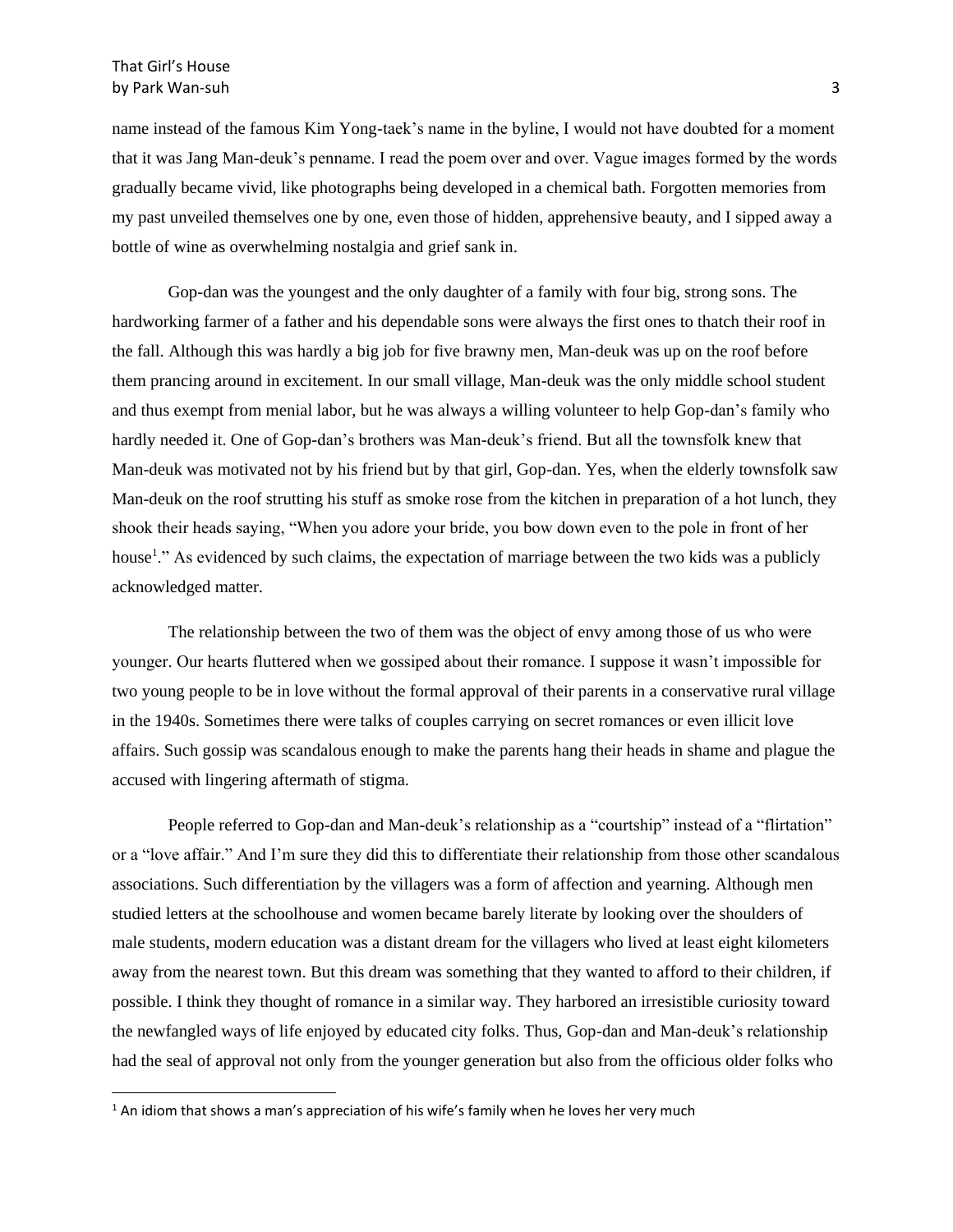criticized every little thing. That's because even before the two ever had any feelings for each other, it was the elderly who delighted in imagining, with their eyes half closed, the two of them together. Both Man-deuk and Gop-dan's families were independent farmers who owned neither too much nor too little land to yield them sufficient annual harvest. They also knew how to be generous to others who were less fortunate. Man-deuk had only older sisters and Gop-dan older brothers, so the two were the cherished favorites in their respective families. They say children valued in their own homes receive special attention and treatment from others as well. This was certainly true for the two of them.

Unlike other coarse, rustic rural children, Gop-dan had fair skin and long eyelashes. I had no fitting description for her long lashes until I read Kim Yong-Taek's poem. As he stated so eloquently, they were long enough for big snowflakes to rest upon. When that snow melted into dew and her moist lashes cast a shadow on her dark pupils, her tender expression was beautiful enough to make a statue fall in love. Man-deuk was so astute that he knew ten things from learning just one. And he, too, was as handsome as the jewel in the crown. The two of them were a rare sight to behold in these rural parts. If Man-deuk were a dragon out of a swamp, then Gop-dan was a lotus blossom in a bog. I don't know who said it first, but everyone unanimously agreed that the two made a handsome couple, that they were a match made in heaven. The two families were neither inadequate nor excessive for the other. Both sets of parents were simple and honest folks; they approved of their child's prospective partner, albeit chosen by others, and looked upon with affection their children's transformation into attractive, well-adjusted adults. Amidst the monotony of our simple lives, Gop-dan and Man-deuk were the pride and joy of our village. But anyone experienced in matchmaking knows this: One may feel compelled to bring together a couple seemingly so perfect, but more often than not, the individuals involved feel absolutely nothing for each other. For better or for worse, falling in love is beyond the scope of human intentions; it falls under the jurisdiction of the gods. When humans try to meddle in their affairs, they can play all kinds of tricks on well-meaning matchmakers and unsuspecting couples.

Man-deuk and Gop-dan, however, did not betray the villagers' hopes. This was apparent by Gopdan's undue shyness toward Man-deuk. People gossiped endlessly about the time Gop-dan broke her water bucket. With just twenty households constituting the upper and the lower sections of our village, we only had one well amongst us. Transporting water was a chore reserved for women, and no selfrespecting housewife used her hands to hold up the water bucket carried on the head. You didn't earn your stripes as a seasoned homemaker until you could walk confidently with both hands free, even turning your head left or right. Girls looked upon their mothers with awe while feeling the pressure that one day they must perform the same feat. Little girls were eager to try carrying a water bucket on top of their heads, and they practiced with a smaller-sized bucket called a *banguri*. Used more for play than for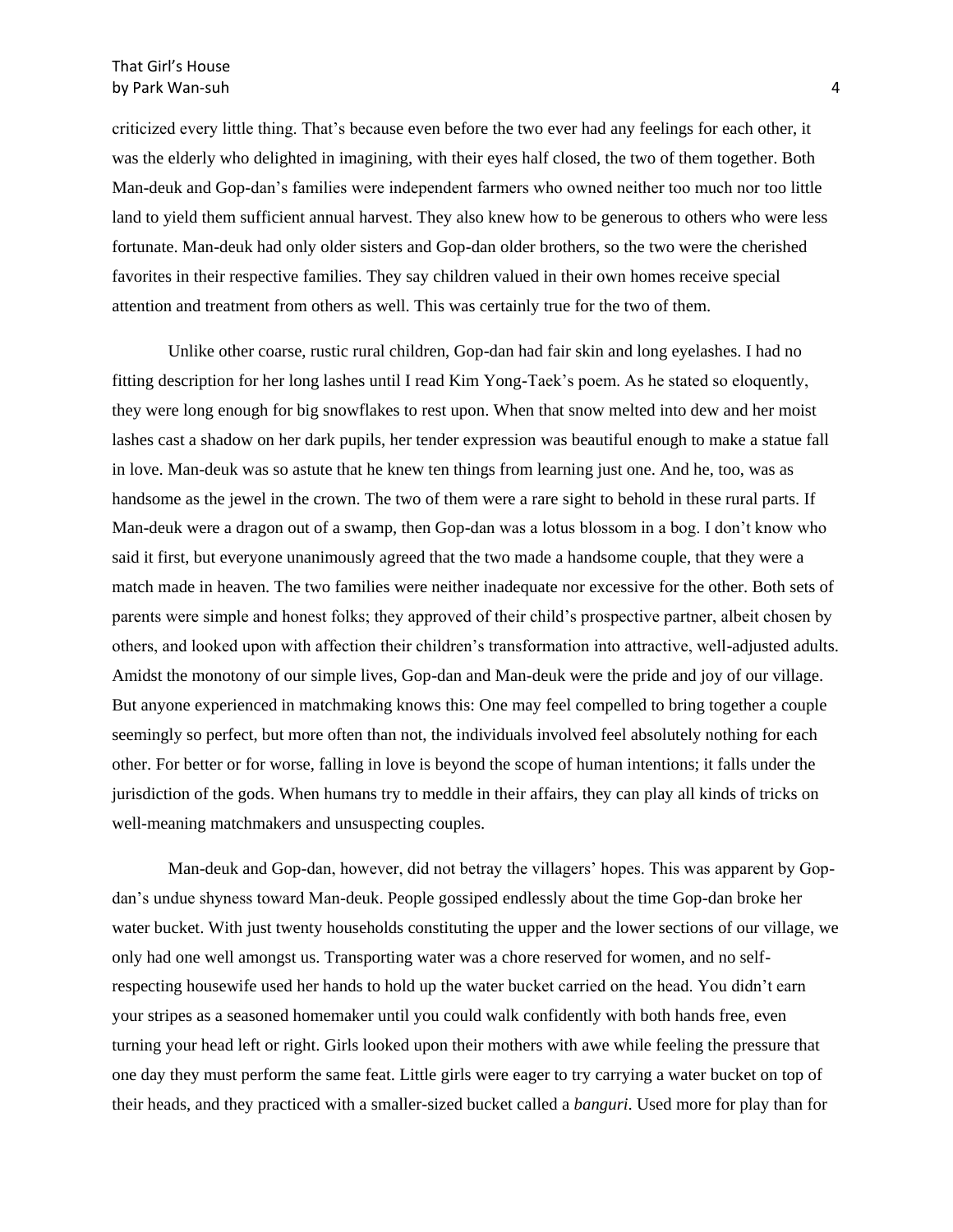$\overline{\phantom{a}}$ 

function, many *banguris* got broken in the hands of their owners. In our village, it was a common practice to call a girl a *banguri* to mean a little squirt.

Gop-don was a cherished daughter and had two older sisters-in-law, so she did not have to fetch water. But she still owned a *banguri* because she was at an age when she had to try everything that her friends did. She was very much a beginner who could not take a single step without holding the *banguri* on her head with both hands. She was walking in this manner one day when she saw Man-deuk approaching. He was running toward her to help her, but shrieking "oh my goodness," she let go of her hands to lift up the shoulder straps of her dress. Of course, the *banguri* slipped off her head and shattered into pieces. She must have been fourteen or fifteen, with her bosom coming in like apricot seeds. In those days, it was customary for women to wear dresses held up by straps tightened just above the bosom. Above the dress, they wore a very short, cropped top with sleeves. With arms raised up, bare armpits showed and breasts jutted out. In our village, there was no shame among young women in revealing a little skin in this manner. It was not an unusual sight to see a child on a mother's back reach to the front, grab her breast, and nurse. Immodesty associated with female breasts is often culturally taught. In our town, a mother's bare breast was about as exciting as a rice bowl whereas baring a belly button was considered indecent exposure. Considering this, it was no small matter that a young girl like Gop-dan - it might be different for maidens of marriageable age - to conceal her bosom at the expense of breaking her *banguri*.

Man-deuk was the first in our village to go to a middle school in a nearby town. When he did, Gop-dan also nagged her father to enroll her in a branch elementary school two and a half miles away. This happened sometime after the *banguri* incident. Gop-dan's school was called the simplicity school<sup>2</sup>, and it had no age limit. There were even young fathers among the male students. It was the same for the middle school. After graduating from elementary school, Man-deuk had stayed home for a few years to help his family with farming. His oldest sister who was married and lived in the city insisted on modern education for her younger siblings, so Man-deuk enrolled in middle school a few years behind other students.

The simplicity school was located on the way to town in a village called Ginaegol, the largest village in our surrounding area with fifty-plus households. Two hills and a creek had to be crossed to reach the school. Naturally, Man-deuk and Gop-dan walked to and from school together. There was nothing unusual in how they appeared to the others. Gop-dan always walked far behind Man-deuk, who

<sup>&</sup>lt;sup>2</sup> Short-term education system during the Japanese rule in Korea; Emphasis was on Japanese language instruction and vocational skills to strengthen the labor force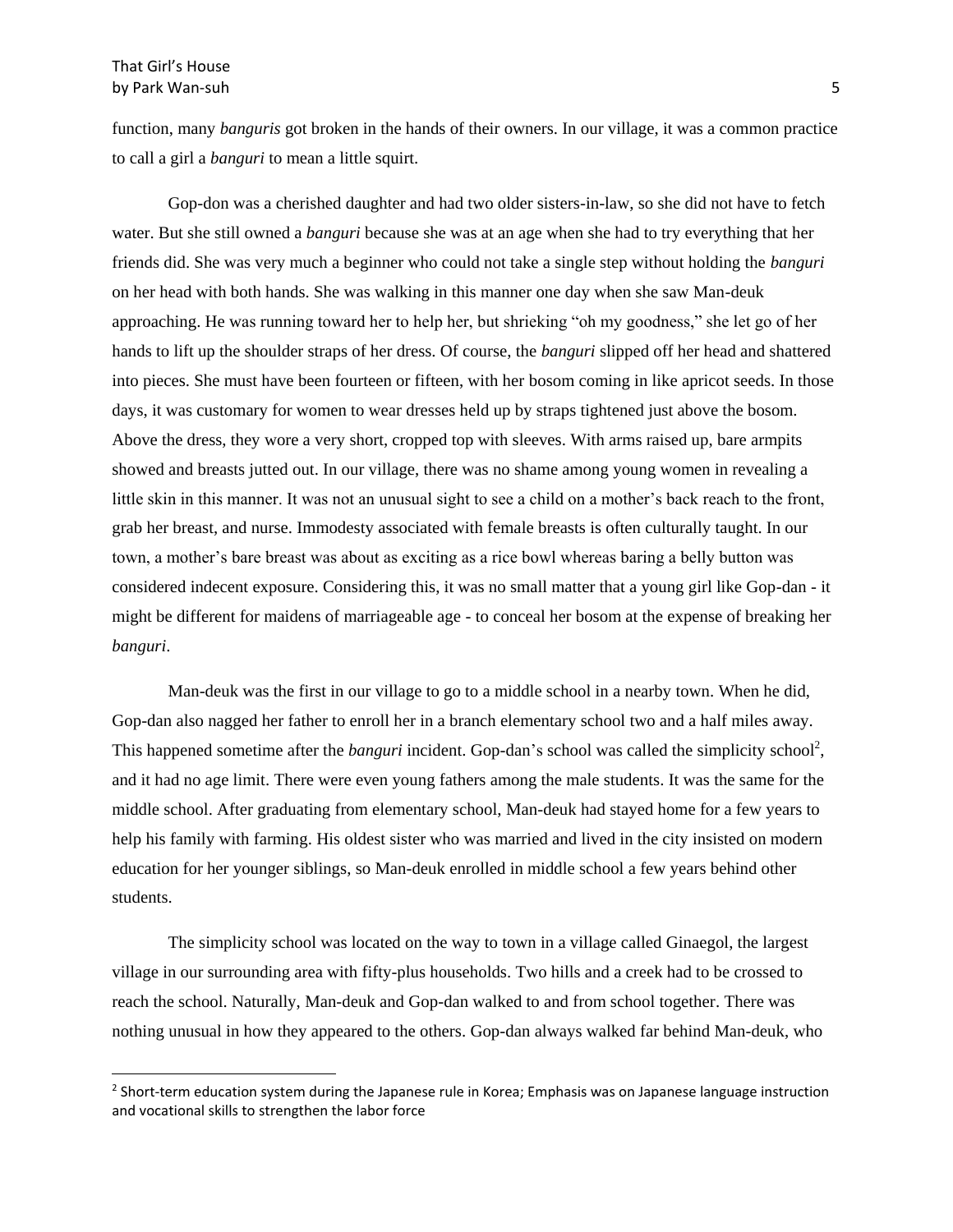took long, arm-swinging strides in front of her and then waited. Back then, it was considered proper even for married couples for the wife to walk a few steps behind the husband instead of walking side by side. Man-deuk had twice as far to walk than Gop-dan, and at times when he became impatient with her dawdling steps, he took off by himself.

Although the area had plentiful sources of water with small streams branching out everywhere like fishing nets, the brook running below the bridge in Ginaegol was especially beautiful. The water was not deep but the gulch was, with its steep walls speckled with myriad wild flowers that continually bloomed and withered from early spring to fall. Except for the shadow of wild flowers, the surface of the water was crystal clear with tiny waves that rose and broke playfully. Schools of fish swam below and white pebbles and grainy sand lined the bottom. That brook had a mud bridge. Two big logs were laid across the gulch, with braided ropes and tough vines forming the rungs between the two logs. A mound of mud was patted down below the logs to form a walkway as cozy and romantic as a path running through a forest. But when it rained a lot or the soil thawed out in spring, the bridge became a booby trap with slippery surface and hidden holes. For the most part, bridge crossers were inconvenienced only temporarily because someone always made repairs right away. The short but unpredictable intervals before the repairs and the periods of a long monsoon season were the problem. Girls especially were scared to cross the bridge that might be full of hollow pits. The deepest part of the water was only waistdeep, and it was actually safer to go down the gulch, take off the shoes, and waddle across the water. The boys had the manly job of walking ahead with long sticks in hand and cautioning the girls of the deep, treacherous parts. Man-deuk did not allow Gop-dan to cross the brook behind some boys, lifting her dress up to her navel and getting her long underpants wet. On the way to school and even on the way back, he somehow managed to meet her in time to help her cross the muddy, hole-ridden bridge. Oh, how Gop-dan fussed and yelped in distress and how Man-deuk indulged and patted her in reassurance! The bridge span was hardly a long one, but rumors abounded on how they constantly ended up in each other's arms while crossing it. The rumors were not vicious in nature. The elderly, behind the times in otherwise so many ways, considered the two young kids adorable, not indecent. Man-deuk and Gop-dan would surely marry someday, and their flirtations were regarded as natural and beautiful as a pair of birds rubbing their beaks together. So the villagers called the mud bridge a love bridge, and that, too, was without malice.

Man-deuk probably opened his eyes to literature as a middle school upper classman. He used to carry around a copy of the poetry book *The Dance of Agony* under his armpit instead of in his book bag. He looked very hip and intellectual walking around like that. Most of the village young men, even those who had never set foot inside a school, were literate in Chinese characters because the village school functioned almost as a mandatory education facility for young boys. Most of them could read the title *The*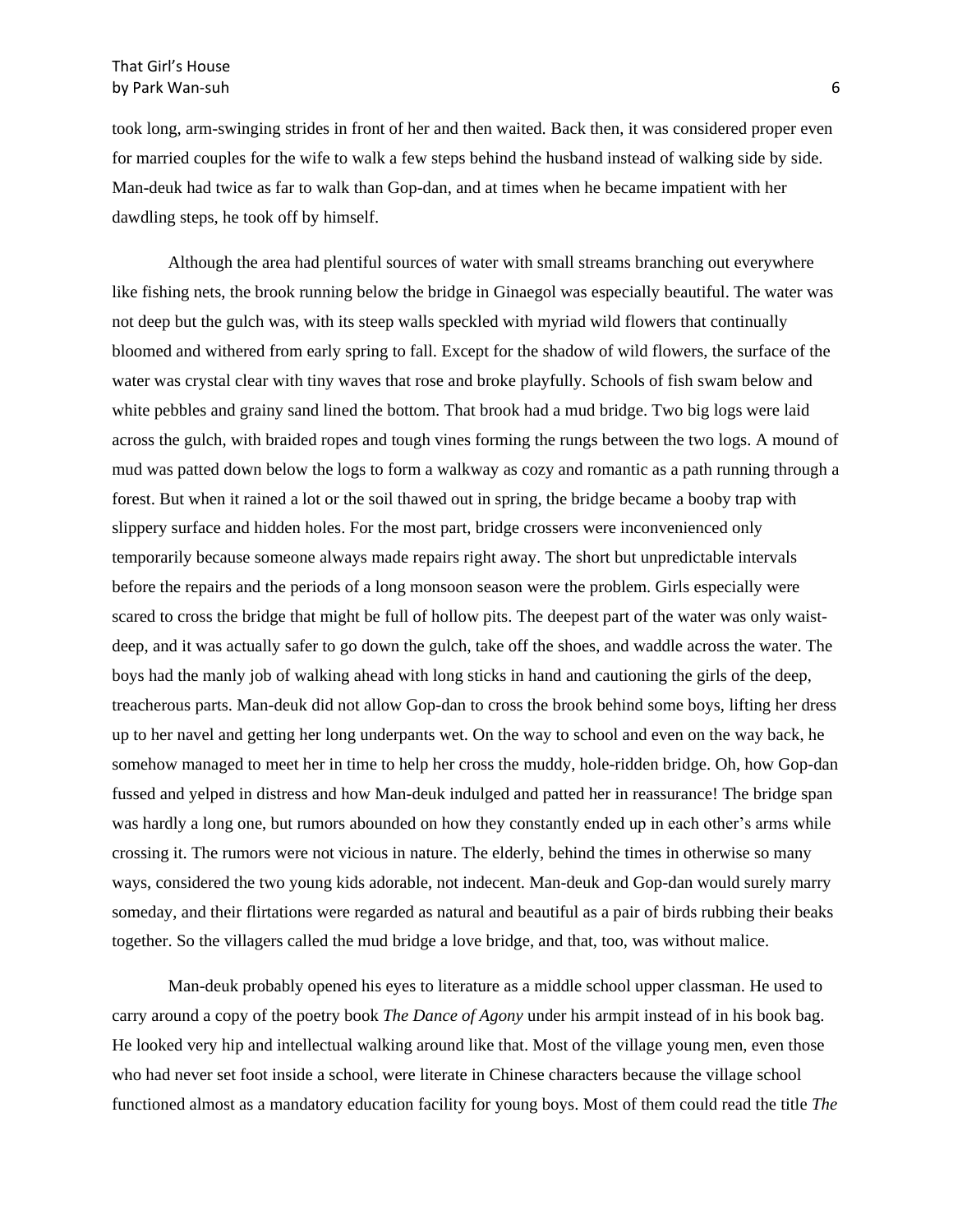*Dance of Agony*, but fully grasping its meaning was another matter. All they knew was that the letters were in traditional characters, but each character exuded an exotic and highly colorful feel. Wherever it came from, the phrase "high color" was very popular among the young people in our village during that time. Anything that seemed exotic or modern was referred to as "high color."

Man-deuk was the one to create a Choonwon<sup>3</sup> boom in our village. Choonwon's works, such as *The Earth*, *The Tragic Tale of King Danjong*, and *No Emotion*, circulated among the young people and were read until the pages became tattered. As the pages frayed, the impressionable eyes reading them twinkled like the stars. Soon, however, the Choonwon fans in our village became disappointed and confused by the rumors that he led the movement for surname change<sup>4</sup> and gave speeches driving young men into battle fields. This rumor was started by none other than Man-deuk himself. It was not an exaggeration to say that he had the emotional pulse of his peers under his thumb to tighten or loosen as he pleased. The realities of village life were getting harsher every day during that time near the end of the Second World War. But the young people suffered more from the deprivation of the mind than the actual poverty and were therefore quite vulnerable to manipulation. The books popularized by Man-deuk naturally brought together like-minded youth to discuss literature and to rant about the current state of social affairs. Of course, the central figure in these gatherings was Man-deuk. Although he was a few years older than the other middle school students, he was still just a teenager. The gatherings served more to boost his ego than to help young activists protest oppression. During the meetings Man-deuk sometimes recited poetry, including his own, in a somber tone. Gop-dan was partial to one recitation that always moved her to tears. It was the last part of one of Imhwa<sup>5</sup>'s poems.

Smoke rises again today / higher than the clouds / Several young men / whoever they may be / Fill like the deepest lake / their wide, hopeful eyes / With the ever shrinking sky / Opening their arms / small though they may be / Oh! / Wider than the sky above / My ocean!

When he came to the part, "Oh! Wider than the sky above," Man-deuk's voice would become overcome with emotion. Gop-dan said listening to him made her fearful that she would lose him to the big, wide world one day.

 $\overline{\phantom{a}}$ 

<sup>&</sup>lt;sup>3</sup> The penname of Lee Gwangsoo, an influential writer of his time

<sup>4</sup> Change to Japanese surnames forced upon Koreans during the occupation

<sup>&</sup>lt;sup>5</sup> A renowned poet and a literary critic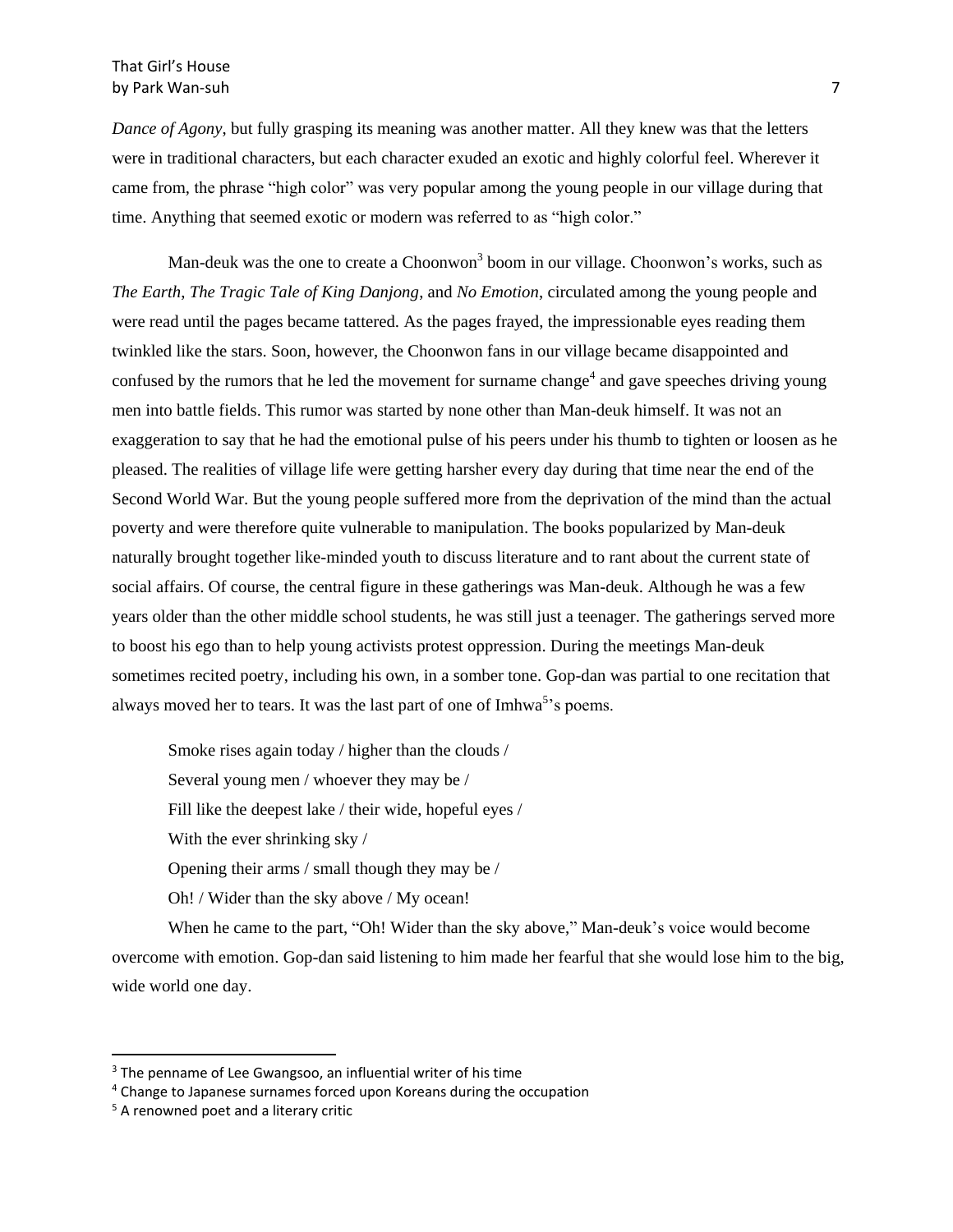$\overline{a}$ 

Gop-dan sometimes showed me the letters she received from Man-deuk. "I don't want them to go to waste …"she'd add shyly because I hadn't asked to see them. Since love letters are usually meant for one pair of eyes only, it actually made no sense to say that they'd go to waste. Her showing me the letters meant that they didn't contain anything racy enough for someone else to read. It also meant that she wanted to show off parts of his writing that had impressed her. One thing I remember from one of the letters was that he had compared the bladder cherries<sup>6</sup> growing under her fence as "dwarf guardsmen holding up red lanterns." Most of the houses in our village grew forsythia as hedge plants in the backyard. Underneath the forsythia grew wild bladder cherry plants. In spring and summer, they remained forgotten like inconspicuous weeds hiding under the bright canary-yellow forsythia blooms. One noticed them only after most of the thickets became withered and tawny. Then the ripened bladder cherries stood out prettier than the autumn foliage with their petite lanterns looking as cute as buttons. That was also the time when the flaming orange of the persimmon fruit upstaged the yellowing leaves, and the peppers in the fields changed color from plain green to ruby. Still, bladder cherries were mere weeds with no use other than a plaything for bored girls to chew in their mouths and pop. As with all the other houses in the village, our house had bladder cherries growing in abundance under the fence. So among all the ever so ordinary, widespread bladder cherries, only Gop-dan's were worthy of becoming dwarf guardsmen with lanterns. Could it be that Man-deuk wrote from experience? Yearning for his love, he may have tried once to burrow a hole under her fence only to be stopped by the dwarf guardsmen holding up red lanterns. How else could Gop-dan's bladder cherries become so special among so many ordinary ones?

In addition to bladder cherries, apricot trees grew profusely in our village, so much so that our village name in Chinese characters means the apricot village. Every home had one. In spring, apricot blossoms along with forsythia blooms transformed the whole neighborhood into a floral paradise. But the delectable-looking fruit were actually wild apricots with bitterly sour taste. Although some people saved the seeds to use in herbal remedies, no one, not even the children, ate the fruit. So they fell to the ground to rot in heaps. Our village was a beautiful place. When the apricot trees came into full bloom, milk vetches and violets covered the fields and knolls. Milk vetch blossoms spread evenly in wide rolls of plush carpet while violets scattered in random clusters. By the time rotting apricots seeped into the ground to nourish the soil, wild roses going down with one last fight filled secluded pathways with beauty that was as breathless and intense as the gleaming moonlight.

While reading *That Girl's House,* I recalled that the apricot trees in Gop-dan's house were, indeed, special among the many growing in our village. Just as her rooftop had the shiniest golden sheen

<sup>6</sup> Ornamental perennial plant with orange papery covering encasing the fruit; Also called Chinese lantern plants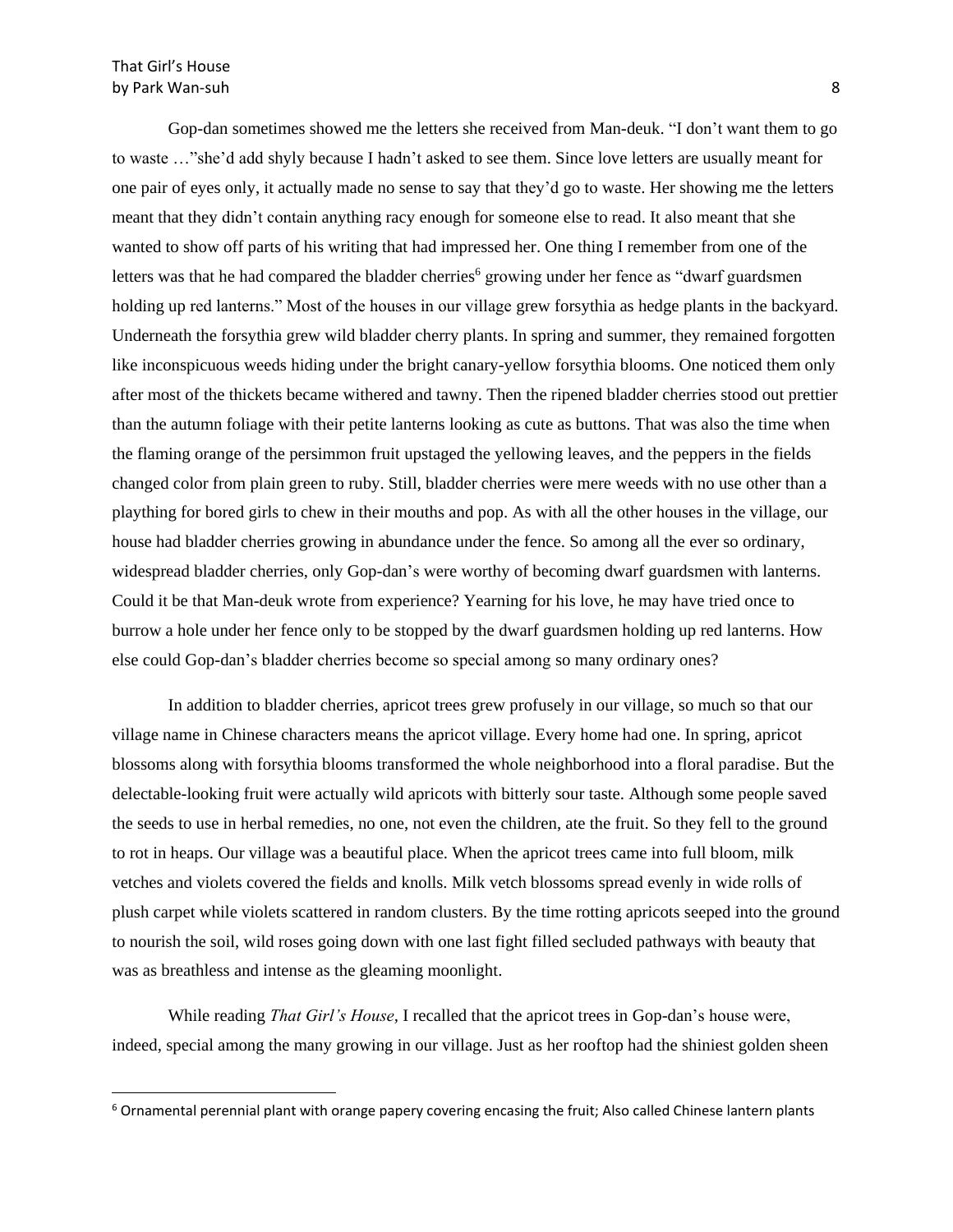$\overline{\phantom{a}}$ 

among the countless thatch roof houses. Just as her bladder cherries stood out from all the rest. Gop-dan's house was the first house in the upper division of the Apricot Village. The creek water flowing down from the hills wrapped around her house and fed into a fertile strip of rice paddy owned by Man-deuk's parents. The apricot tree in Gop-dan's yard was a big one, strong enough for her father to tie a swing for her and her friends. To Man-deuk, the shower of pearly white petals that fell from that tree and floated down the water must have seemed like love letters carrying bits of her love.

In the spring of 1945, did apricot trees, bladder cherries, violets, and milk vetches bloom? They must have, but somehow it just felt like to me that they didn't. I wondered if Gop-dan and Man-deuk's love came to an end before the flowers bloomed. As one of the older students at a four-year middle school, Man-deuk was drafted into the military immediately after graduation. He only had a few days before he had to report to duty, and the two families wanted to marry the kids in that time. It was not uncommon for young men to be hurried into marriage before entering military service so that they can at least start a family and carry on the family line. Man-deuk was, in fact, the only son in the family. Although *saju*<sup>7</sup> letters have not been exchanged, the whole village knew that he and Gop-dan were as good as betrothed. But Man-deuk adamantly refused to get married. That was his way of loving her. He didn't care what anyone else thought, but he dragged her around trying to convince her of his way of loving. The chill of early spring had kept the last of the snow from thawing, but he must have talked to her under the muted moonlight until roosters crowed at the crack of dawn. Whether or not Gop-dan accepted his viewpoint is anyone's guess. Even if he hadn't dragged her around but had taken her to a place like a rice cake mill to spend the night instead, her parents and the villagers would have trusted him not to have laid an improper finger on her bosom. It was like that during those times. It may have been innocence or stupidity of the times, but such were the convictions we held firmly in our hearts.

A Japanese flag and another flag signaling the residence of a soldier summoned to war flapped ominously in the wind by the front door of Man-deuk's house. Drinking parties went on for days at the house but the authorities turned a blind eye to the bootlegged liquor. Ten days passed by in the blink of an eye and Man-deuk left. Convincing Gop-dan to wait for him until the day he returned alive and well should have been the easy part. She certainly had no intention of marrying anyone else and her parents were not the kind of people to force that on her. It would have taken time and effort, however, to explain why he wasn't going to marry her before leaving. As her name suggests, Gop-dan had a heart as soft as ripples of luxurious silk, but she was no pushover when it came to being dissuaded from the judgments she deemed to be correct. No one said anything out of respect for Man-deuk because the villagers

 $7$  A letter containing exact time and date of birth sent to one's fiancée for the purpose of compatibility fortunetelling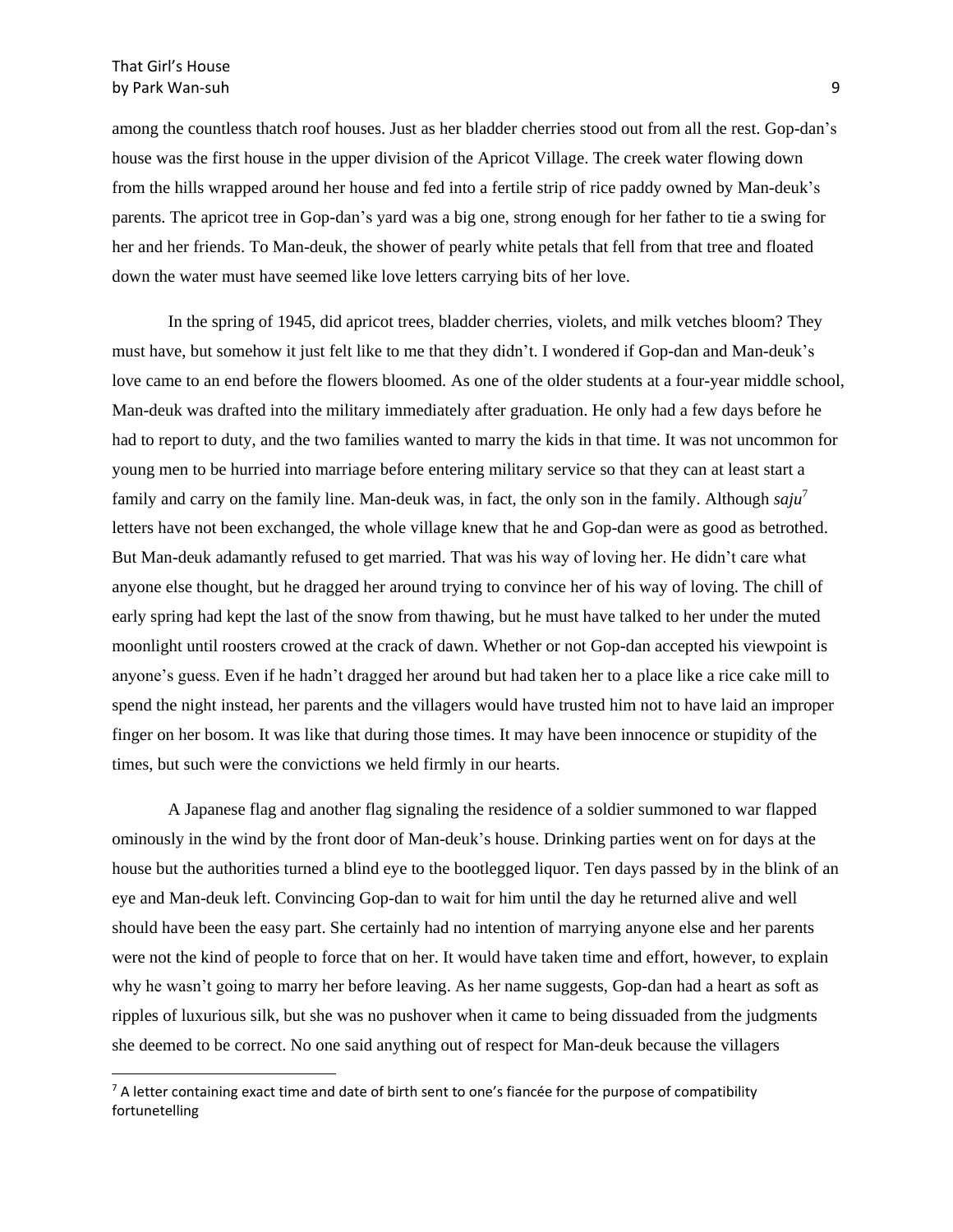considered him like their own son-in-law, but they knew he was going off to a place where his life was on the line. They thought it was very noble of him to spare Gop-dan the pain of widowhood in case something happened to him. Man-deuk and Gop-dan were the golden couple; they were like the village mascots whose happiness the villagers wanted to guard as if some misfortune would befall on them if the two became unhappy. And Man-deuk never offended the good will of those simple-hearted folks, his behavior in all matters good and honest in their eyes.

After Man-deuk left, other young men became conscript soldiers or workers one by one so that the only men left in the village were those past their prime or the elderly. In Gop-dan's family, except for the eldest brother caring for her parents and the third brother working at a factory in the city, the other two brothers were drafted into service. Thus, her house full of strong, young sons became almost an empty nest. The authorities took not only manpower but also food, leaving the once-bountiful village with worries of barley hill<sup>8</sup> to be crossed. Strict food quotas forced parsimony on the generous people who on rainy days used to make enough fried pancakes to fill a wicker tray to share with their neighbors. Hard times did not end there, and the news worse than an epidemic began circulating. People had long known about comfort women<sup>9</sup> because the town hall had put up public notices about how young women could be paid to work in Japan or the South Seas. Supposedly, they could earn enough money abroad to send home regularly. Not a single family, however, opted to send their daughter away, and no one dreamed that young girls would be forced into such a work force. Soon, rumor had it that town hall administrators and patrol officers were allotted quotas and had resorted to blackmailing families and abducting young girls. While people dithered in disbelief, a horrible incident occurred. Since it happened in the same town district, one couldn't just brush if off as a rumor. Authorities were searching for caches of food in the outskirts of town. One scared couple assumed that they came to take their daughter away and hid her in a haystack inside a barn. What they didn't know was that the quota enforcement officers routinely stuck their sharp-edged poles into possible hiding places for grains. The impaling of the haystack and the parents' screaming, "Please, don't!" were said to have occurred simultaneously. In one version of the story, the girl's flesh tore off with the pole and remained stuck to its tip; in another it was not flesh but her ruptured intestine. One story had her die at the scene but in another she was carried off in a cart to a hospital where it was not known whether she lived or bled to death. It was a ghastly incident with a huge ripple effect. Terror gripped the entire town district, with families with young daughters living in perpetual fear.

 $\overline{\phantom{a}}$ 

<sup>8</sup> North Korean expression pertaining to depleting food sources until the next harvest

<sup>&</sup>lt;sup>9</sup> Women forced to serve as prostitutes for the Japanese military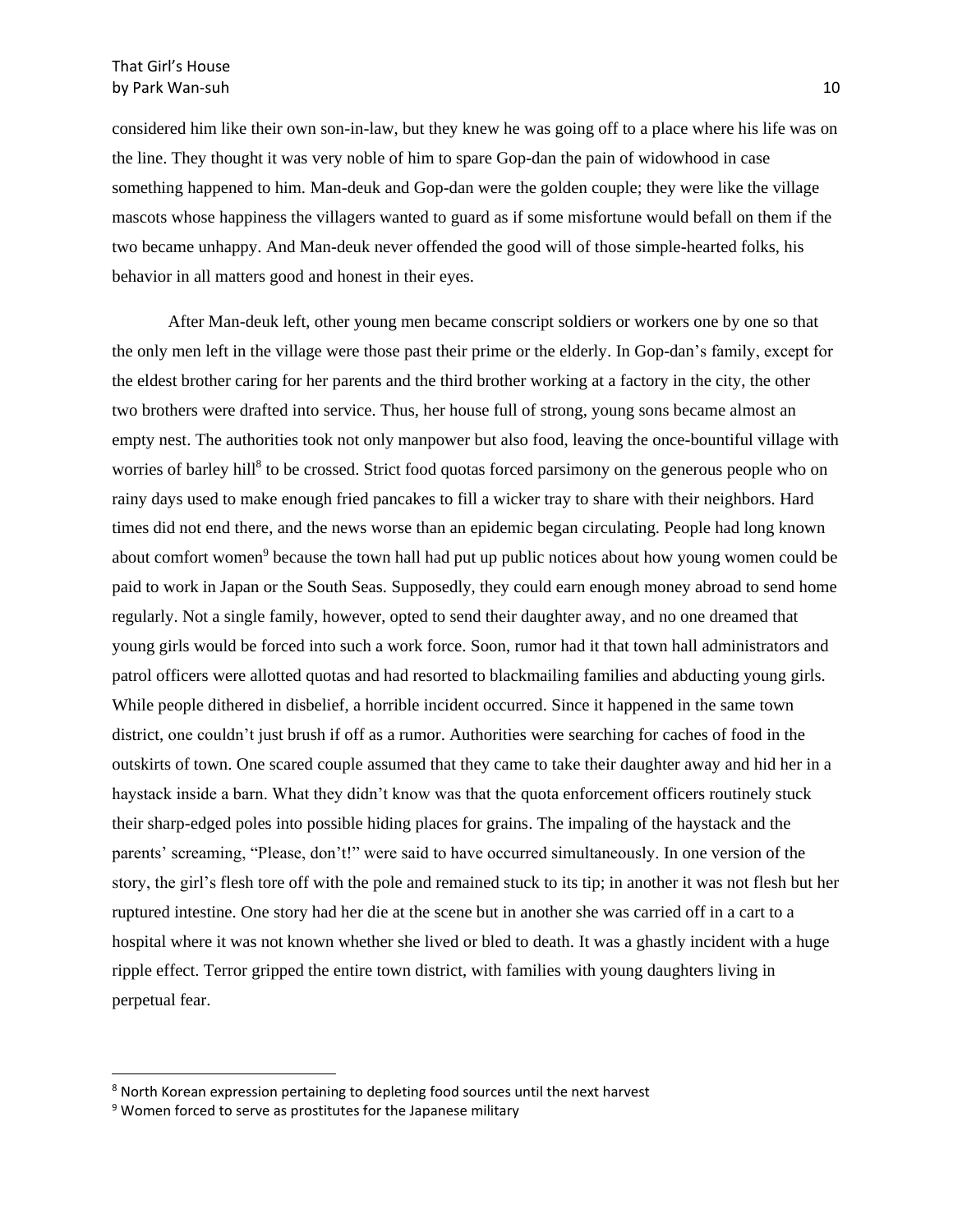Gop-dan's older brother who worked at a munitions factory came home one day with a middleaged man who had gaiters over his calves and cleats nailed to the soles of his shoes. He was a surveying engineer at an important construction site in Sinuiju.<sup>10</sup> Gop-dan's parents had recruited him as her husband after hearing the rumors of the horrific incident. The man had been married once before. His first wife was driven away after ten years for not bearing him any children. Instead of looking at Gop-dan's pretty face, he kept staring at her slim hips wondering out loud if she'll have trouble giving birth. Tilting his head in doubt, he didn't seem to be all that impressed with her. But Gop-dan's parents had no other eligible bachelors to choose from. And the aged groom-to-be was a capable man doing important work for the war effort and thus automatically exempt from military service. So without a second thought, Gopdan's parents gave away their precious daughter to be his second wife.

There was no telling how Gop-dan felt in consenting to the marriage. They say the sight of blood can drive a normal person mad. The same can be said of bloodstained rumors. Gop-dan's parents weren't the only ones who lost their rationality. The whole village did. Village elders who delighted in Gop-dan and Man-deuk's puppy love were now of the opinion that the best they could do for her was not to offer her to the Japanese. Gop-dan's mother, especially, was a soft-hearted, delicate woman who couldn't even twist off a chicken neck to make a meal. The gory rumor must have shaken her to the core. I'm sure Gopdan would have rather died than betray Man-deuk by marrying someone else. But she, too, was softhearted and incapable of ending her own life. All she could do was to become numb and lifeless, like someone drained of all human emotion. The marriage ceremony took place at Gop-dan's house. As she took leave with her new husband three days afterward, her face was expressionless and eerie like a corpse wearing makeup.

Thus, she left home for Sinuiju far, far away, and before she could make the first trip back to see her family, Korea was liberated from the Japanese rule. She left home at age nineteen and never returned to her home with the yellow thatch roof. Our village fell just below the  $38<sup>th</sup>$  parallel<sup>11</sup> and the passage to Sinuiju way up north became indefinitely blocked. Man-deuk returned home alive. In the spring of the following year, he married Soon-Ae, a girl from the same village. She was a pleasant gal with a cute, round face but she was certainly no match for Gop-dan. On his wedding day, Man-deuk was hung upside down according to the tradition of breaking in the groom. The neighborhood young men, many hardened by military service, pounded the soles of his bare feet so hard that Man-deuk wept out loud. He, too, had become tough as nails in the battlefield, so was it really his friends' playful smacking that made him weep? He probably wanted to cry, to pour his heart out. At least that's what the villagers

 $\overline{\phantom{a}}$ 

<sup>&</sup>lt;sup>10</sup> A northwestern city in North Pyeong-An province

 $11$  Latitude 38N that was first used as a dividing line between North and South Korea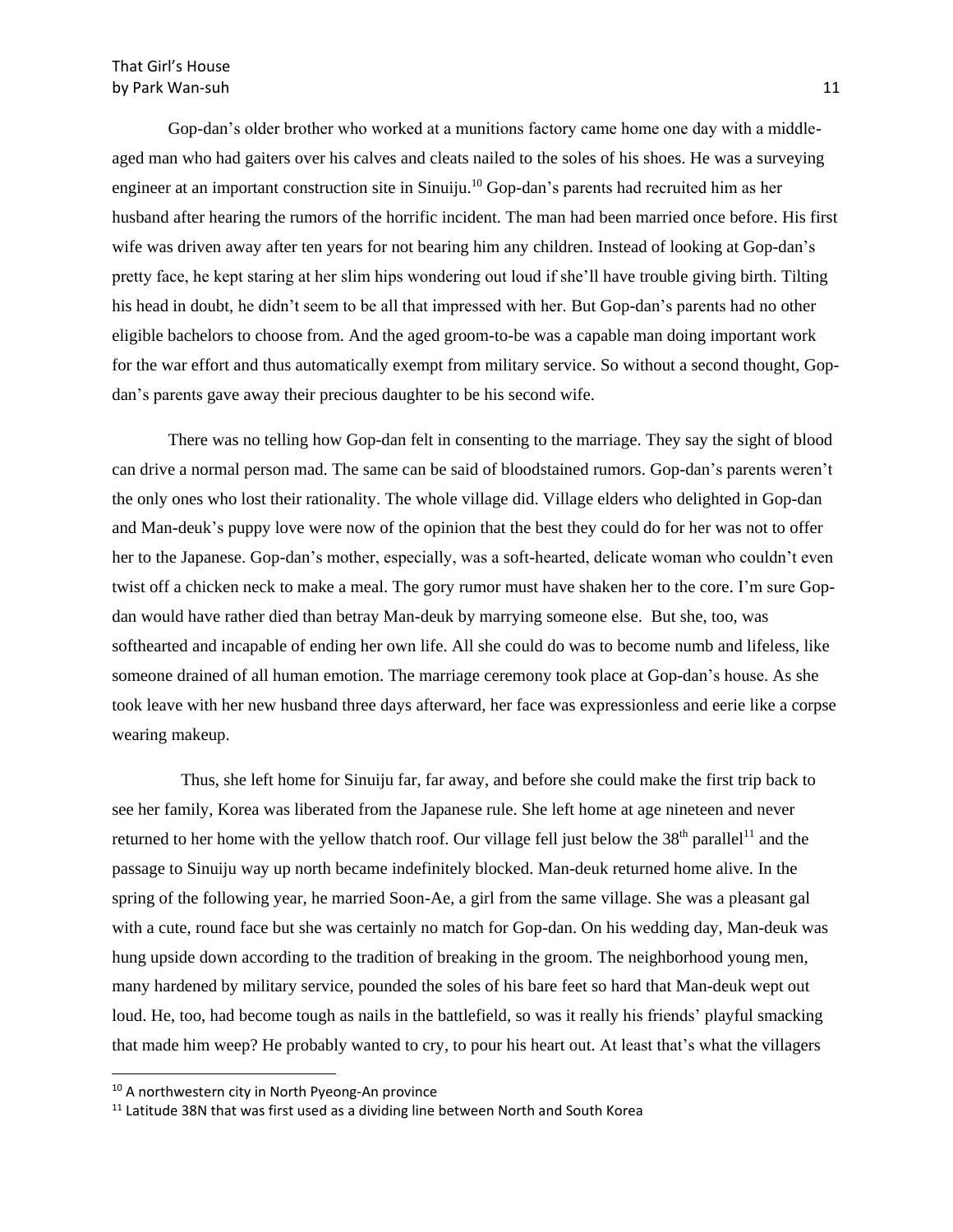thought because they still wanted to decipher Man-deuk's every move in relation to Gop-dan. The celebrated romance between the two could not be forgotten quickly, and it must have not been easy for Soon Ae to be the new bride under those circumstances. Before the villagers could see how Man-deuk and Soon Ae got on as a married couple, they moved to Seoul. Man-deuk was the only son, but his older sister had found him a job and brought him into the city.

After the Korean War, the Military Demarcation Line that replaced the  $38<sup>th</sup>$  parallel situated the Apricot Village in the North Korean territory. I hadn't kept in touch with Man-deuk and Soon Ae in previous years but my occasional visits to hometown had supplied me with the news of their wellbeing. That was no longer possible after the war. Once in a while I thought of them and figured that if they didn't die in the war they'd be living somewhere under the same Korean sky. These occasional remembrances soon gave way to a permanent amnesia. Life in Seoul was like that, where even among relatives wedding invitations or news of death were received with a greater sense of obligation than kinship. People with no immediate relevance were bound to be forgotten soon.

It has been less than ten years since I saw Man-deuk again in Seoul. My uncle, who is now deceased, had wanted me to accompany him to a hometown reunion. As often is the case with gatherings among displaced residents, the elderly made up the bulk of the attendees. The meeting was held annually, but for people like my uncle who were there for the first time, it took a long time to recognize one another. To make this effort easier the organizers divided the seating area into neighborhood districts, and from there the attendees themselves broke into smaller villages. The Apricot Village consisted only of my uncle, me and an unfamiliar older couple. My uncle was nearing eighty at the time and passed away the following year. Unable to set his foot on hometown soil, he had at least wanted to be near its people. His children treated this desire lightly, assuming that ridiculous demands came with old age. That's how I came to accompany him. The gentleman from the Apricot Village didn't seem to recognize my uncle either. I bowed to him politely to show respect for an elder from our hometown but didn't pay much attention who he said he was. If he hadn't approached me later with a business card, I may never have recognized him. The name on the card was Jang Man-deuk, a rep from some electronics company. Something stopped me and I took a closer look. Only then the younger version of himself that had been buried in my latent memory surfaced. He and I were never that close. Girls my age knew that he was Gop-dan's and so the proper thing for us to do was not to pay him any attention. I'm sure it was the same for Man-deuk. He was such a celebrity in our village, and celebrities can't be expected to recognize their fans. His face was still young and his body lean for his age. I told him that he looked just the same after all these years and then laughed in embarrassment. I was contradicting myself because I hadn't actually recognized him.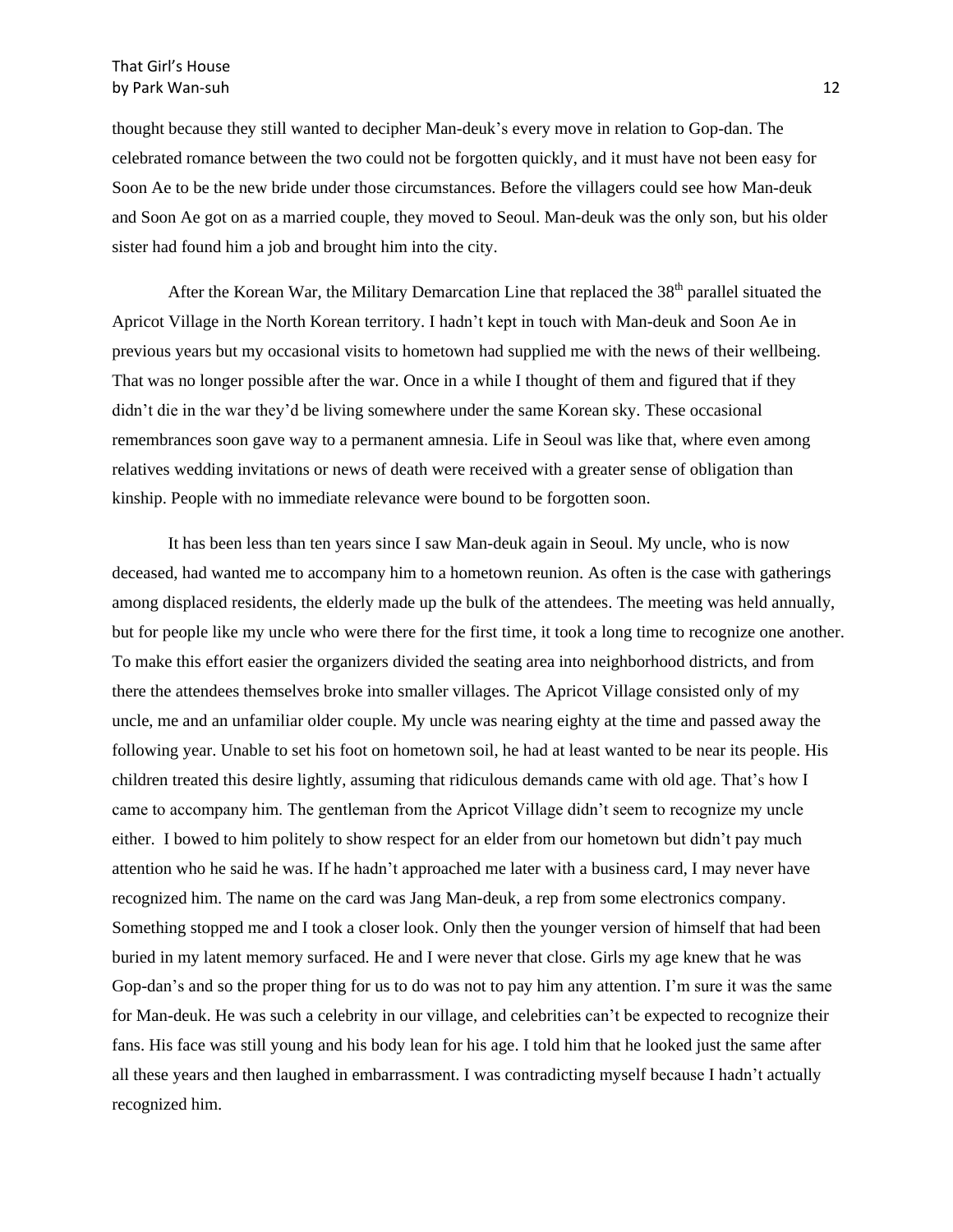It was even harder to recognize Soon Ae. Back then, I was snobby about going to school and never socialized with older girls who stayed home to learn sewing and other domestic skills. I couldn't say with confidence that the woman standing next to Man-deuk was actually her. She came up to me first saying that I haven't changed a bit, so I assumed that it was her. Man-deuk and Soon Ae looked like a happy and affectionate couple. It seemed a shame to just go our separate ways so we exchanged phone numbers before parting. Surprisingly, Soon Ae called me often so we sometimes met for lunch or went shopping together. When we had gotten closer she confessed to me that her husband had never gotten over Gop-dan.

"Young friend, everyone tells me that I have it so good in life, but I'm like the apricot fruit from our village that looks delicious but tastes sour. I have no one but you to confide in. Who else would understand what I say? My husband makes a good living, never cheats on me, and is good with the kids. Others see him bending over backwards to please me. But no one knows the kind of mistress I have to put up with. Gop-dan is stuck on him like a leech, but I can't humiliate her in front of people or grab her by the hair and fight. It's absolutely maddening. I'm so glad that I ran into you because who'd understand my situation? Do you know that he still writes her love letters? He can't be, you say? That's what I thought at first. Oh, he justifies it by saying that he's writing poems, but I took a peek once when he wasn't looking. "Apricot blossoms alight on your shoulders," or "apricot blooms come alive every year, but my beloved will never again return." That kind of gibberish is not poetry but a love letter, am I right? And do you know what else? You should have seen him when we traveled to China last year. I was a fool to go along with him in the first place. After we went to see the Baekdu Mountain, we got on a Yalu River tour boat at a place called Dandong something or other. At one time during the tour, we got near North Korean land. The boat got so close and seeing North Korean children playing on shore made me feel emotional. In fact, all of the South Koreans onboard had solemn expressions on their faces while the Chinese continued to enjoy the ride unaffected. That much I can understand. But my husband, he lowered his head over the side of the boat and wept out loud. A silver-haired guy weeping and shaking all over. Moved to tears by the tragic division of our country, do you think? The land that we could see from there was Sinuiju. To be so near, so close to Gop-dan must have killed him. I wanted to push him overboard. Swim toward that wench, I wanted to tell him. There's more. There was a time when he wanted to immigrate to the States. He claimed that he wanted to raise the kids overseas when neither he nor I can speak a word of English. He had a good job here and we were doing just great, so what do you think his true intention was? I'm no dummy. I knew that you could go to North Korea with an American citizenship. I told him to go by himself and to have a good life with that wench. He looked at me like I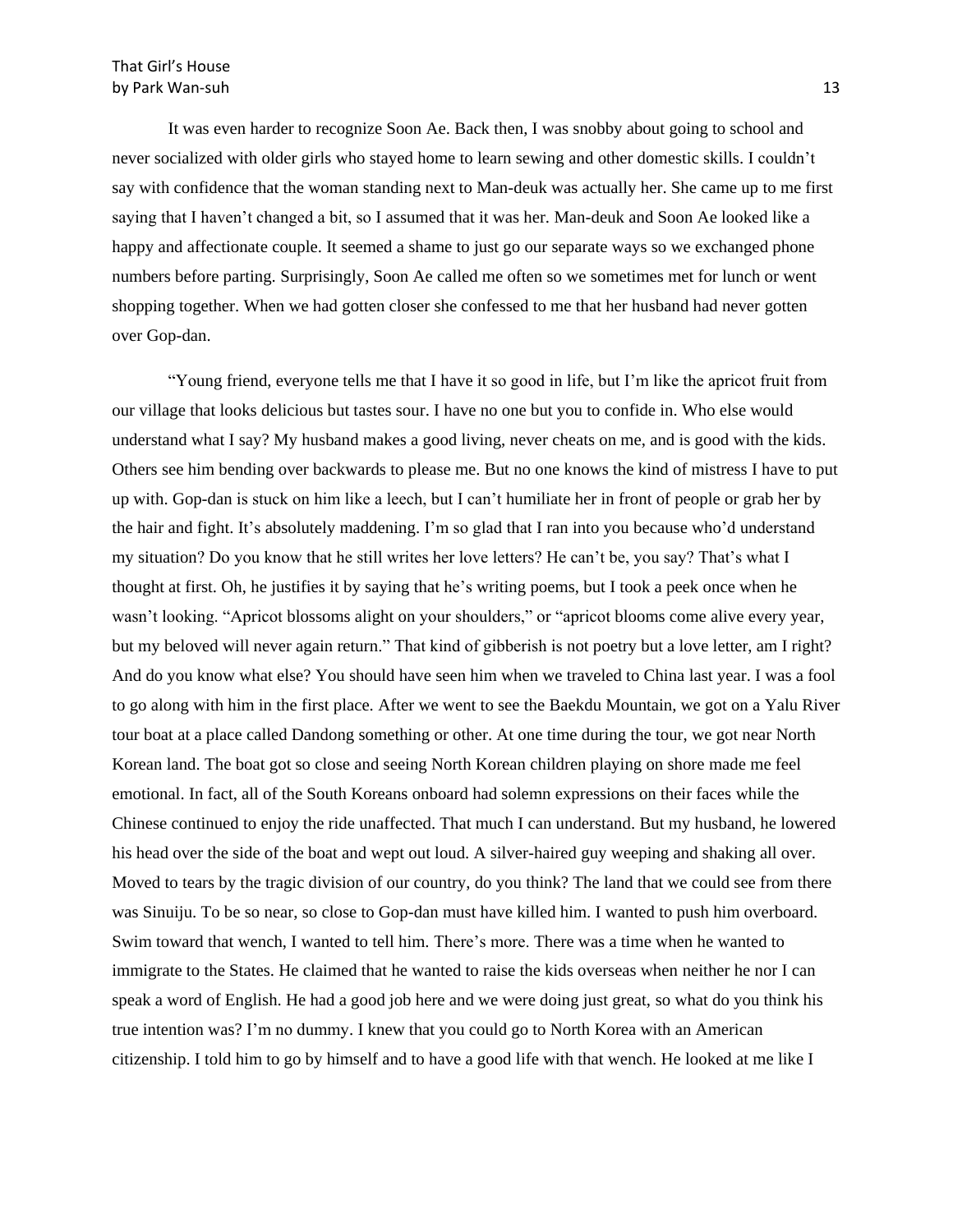was a mental patient, but he ended up not going. He'd never give up the kids. I'm sure he couldn't have endured this miserable life if it weren't for them."

That was the gist of her story. True, she would have made no sense to anyone who didn't know the history behind Man-deuk and Gop-dan's days of youth and romance. But it was also true that her resentment was based on a repertoire of just a few incidents. She didn't have much evidence beyond those few incidents, and I was getting tired of listening to them over and over. Just when I was beginning to sympathize more with Man-deuk than her, I received the news of her death. She had been taking medication for several years due to high blood pressure, and one day she suddenly collapsed. Without regaining her consciousness, she died within three days. At the wake, I was stunned to see a funeral portrait of her in her late twenties. I suppose the trend nowadays is to use younger photographs at funerals because no one wants to stare at a wrinkly face. But with the seventy-year-old Man-deuk shedding tears before us, a portrait of his much younger wife seemed inappropriate. Her children must have sensed the guests' disapproval because they took pains to explain that she had requested that an old photograph not be used for the funeral. After her death, it turned out that she had left behind a portrait for this purpose. Before I knew it, I was mentally comparing the younger Soon Ae to Gop-dan. No comparison. Gop-dan possessed unusual beauty that increased with imagination over time, and the woman in the portrait had a youthful, but blatantly plain, face. I felt genuine pity for Soon Ae. She must have spent her whole life battling a formidable rival in love - one that never ages or errs.

I never had the occasion to see Man-deuk on my own after his wife's death. Two or three years after she passed away, I ran into him at a support group event for comfort women. I was a surprised to find him there, and perhaps because I had been influenced by his late wife, I couldn't help but think that his presence there had something to do with Gop-dan. I looked for him after the event and ran after him like someone in hot pursuit of a criminal. He was walking away from the conference site with slumped shoulders and I called out to him. Omitting the usual pleasantries, I asked him abruptly if he remarried. He said no and added that he had no such intention in the future either.

*Why? Is it because you can't ever forget Gop-dan? What made you come here? Are you still deeply bitter about what happened with comfort women? Because of one woman after all these years? That's really something. You think that if it weren't for the Japanese, you and Gop-dan could have lived happily ever after, don't you?*

Instead of addressing my outburst, he walked ahead and led me to a coffee shop. At that age, he still had an air of invigorating charm, but I looked at him askance as if I had inherited Soon Ae's resentment. He spoke in a soft, low voice.